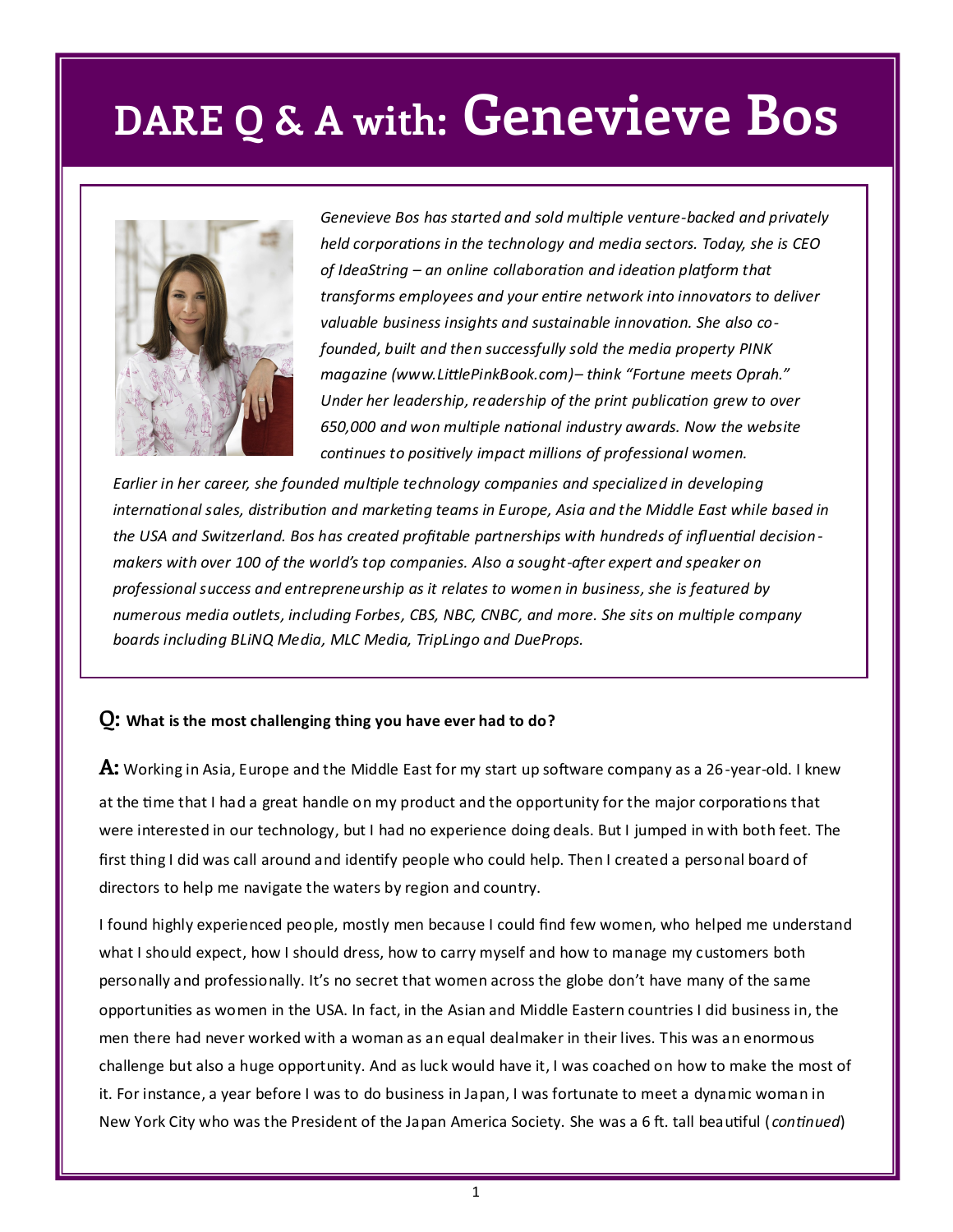# **DARE Q & A with: Genevieve Bos**

**A:** (*cont.*) blonde who was hard to miss and grew up in the country when her dad was the CEO of IBM Japan. She specialized in helping senior executives and government officials do business in Japan. She contributed her time to me since we met at a women's economic conference and became friends. Then a year later she spent many hours on the phone helping me to craft my visual brand, to only wear "auspicious colors," and teaching me the importance of being aware as much as I could be on how I moved my body and wore my facial expressions and even my tone of voice, pitch, and rate.

It turned out that the effort of *My Fair Lady*, the Japanese version, became hugely successful. The chairman of a huge Japanese company heard about me, wanted to be in the meetings, and chose to personally host me on multiple occasions for a multi-million dollar deal we were negotiating. This was a huge honor for our company and as a result I was able to secure our company the resources we needed to make our deal

**"I finally realized that acknowledging what you are great at and not so great at is a huge strength, and in fact is the basis for empowering yourself and others to achieve."**

successful. Also, I had the added benefit of getting pretty good at singing karaoke with my Japanese business partners and learning about the different types of sake.

### **Q: Where did you get the courage and confidence to do this thing?**

**A:** My sense of adventure, natural curiosity about people and love of travel very quickly outweighed the fear. In conjunction, I surrounded myself with really brilliant, experienced people who were willing to support me every step of the way. I felt so very supported and in turn do my best to support others when they go through big career jumps.

#### **Q: What is the biggest mistake you have ever made? What did you learn and how did you recover?**

**A:** For years, I was afraid to show that I did not know a thing. I was afraid that if I asked too many questions, people I worked with would think I was a fraud. I spend so many years hiding in plain sight and later I found out it's called the imposter syndrome. It's the feeling that you are not good enough, smart enough, capable enough to achieve higher levels. I finally joined the Entrepreneurs' Organization (EO), where I was surrounded by hundreds of hugely successful entrepreneurs, mostly men, who talked openly with me about their vulnerabilities. I finally realized that acknowledging what you are great at and not so great at is a huge strength, and in fact is the basis for empowering yourself and others to achieve. When I think of all the incredible wasted stress I had worrying; it was less time I could be focusing on what was most important.